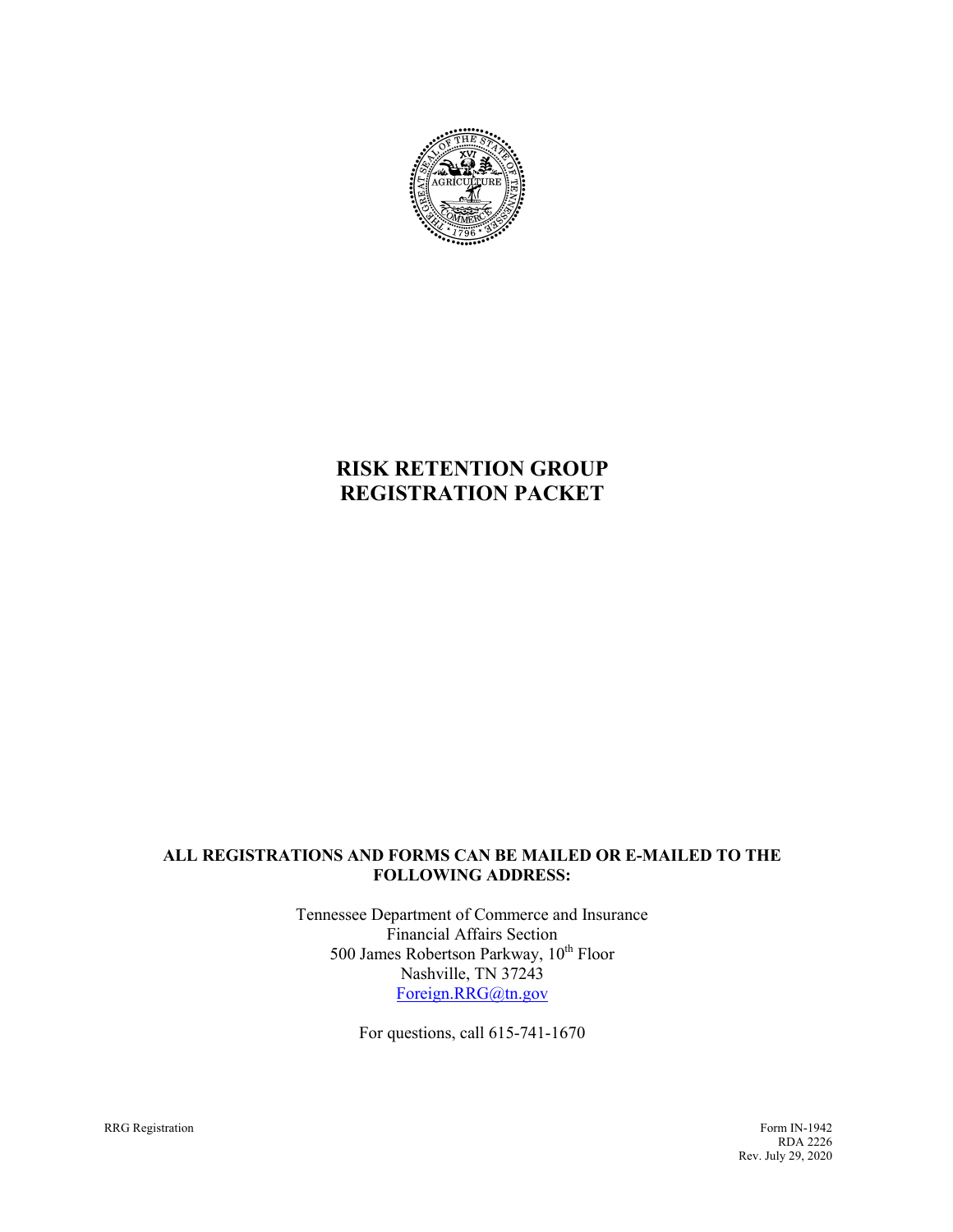

### **FOREIGN RISK RETENTION GROUP NOTICE & REGISTRATION INSTRUCTIONS**

This registration form is being filed by a Risk Retention Group (RRG) operating in accordance with the Federal Liability Risk Retention Act of 1986 (LRRA), 15 United States Code 3901-3906, chartered or licensed to write only liability insurance by the state of domicile listed in #1e of this application. The registration form and supplemental documents are provided in accordance with §3902(d)(2) of the LRRA. Under §3902 of the LRRA, with the exception of the domiciliary state, RRGs are exempt from any state laws, rules, regulations, or orders that would make unlawful, or would regulate, directly or indirectly, the operation of an RRG, except that any state may require an RRG to comply with those laws specified in  $\S 3902(a)1(A),(B),(C)$ , and (G) of the LRRA. The domiciliary state regulates the formation and operation of the RRG.

The LRRA, codified in Tennessee at Tennessee Code Annotated §§56-45-101 et seq. ("the Risk Retention Act"), allows insurers authorized in one state to write liability insurance on commercial risks without being authorized or eligible in each state in which they do business. The following explains the requirements for a risk retention group to operate in Tennessee under the Act.

**FOREIGN INSURER REQUIREMENTS: Before it may become registered in Tennessee,** each insurer intending to write in Tennessee under the Risk Retention Act must:

- 1. Submit the attached registration application form completed, pursuant to Tenn. Code Ann.  $\S 56-45-104(a)(1)(A);$ and
- 2. Submit a copy of its plan of operation or feasibility study, pursuant to Tenn. Code Ann. § 56-45-104(a)(1)(B)

If available, the following items should also be submitted with the registration application:

- A copy of the group's certified financial statement, pursuant to Tenn. Code Ann. § 56-45-104(b)(1); and
- A copy of each examination, pursuant to Tenn. Code Ann. § 56-45-104(b)(2).

If the registration application will be submitted electronically, please submit this completed registration application form along with the other required and/or available documentation to: Foreign.RRG $@$ tn.gov.

Informational note regarding premium taxes: Each risk retention group is liable for the payment of premium taxes and taxes on premiums of direct business for risks resident or located within this state, and shall report to the commissioner the net premiums written for risks resident or located within this state. The risk retention group is subject to taxation, and any applicable fines and penalties related to the taxation, on the same basis as a foreign admitted insurer.

The Insurance Division of the Tennessee Department of Commerce and Insurance has implemented rules requiring insurance companies to submit their premium tax returns and payments electronically though OPTins (Online Premium Tax for Insurance). Contact OPTins for details at http://www.optins.org. All taxes shall be reported and payable in OPTins on a quarterly basis with payments due on or before June 1; August 20; December 1; and March 1 as prescribed by Tenn. Code Ann. § 56-4-205.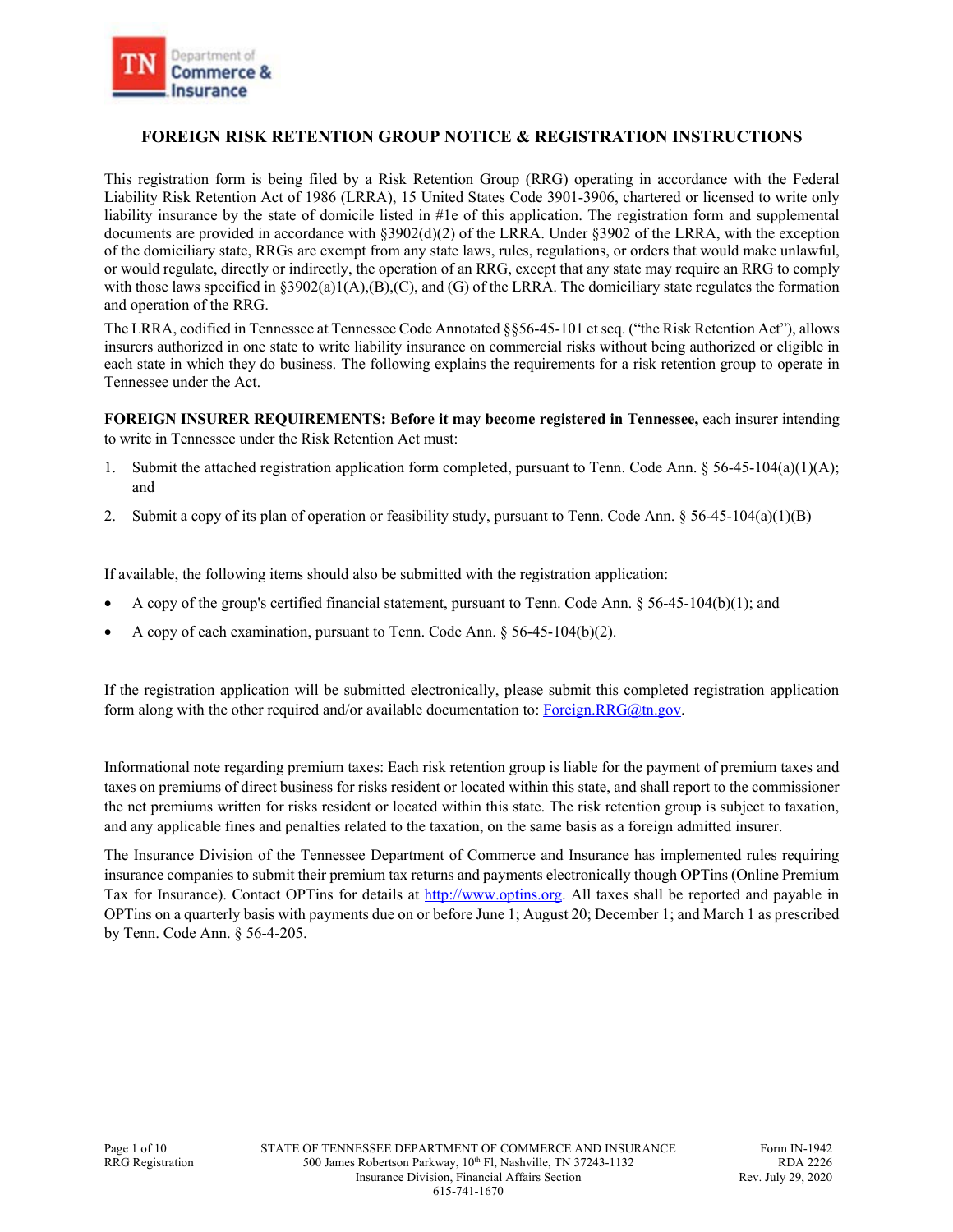



### **STATE OF TENNESSEE RISK RETENTION GROUP - NOTICE AND REGISTRATION (All Information Should Be Typed)**

# **PART A**

 $\mathcal{L}_\mathcal{L} = \{ \mathcal{L}_\mathcal{L} = \{ \mathcal{L}_\mathcal{L} = \{ \mathcal{L}_\mathcal{L} = \{ \mathcal{L}_\mathcal{L} = \{ \mathcal{L}_\mathcal{L} = \{ \mathcal{L}_\mathcal{L} = \{ \mathcal{L}_\mathcal{L} = \{ \mathcal{L}_\mathcal{L} = \{ \mathcal{L}_\mathcal{L} = \{ \mathcal{L}_\mathcal{L} = \{ \mathcal{L}_\mathcal{L} = \{ \mathcal{L}_\mathcal{L} = \{ \mathcal{L}_\mathcal{L} = \{ \mathcal{L}_\mathcal{$ 

- 1a. Name of the Risk Retention Group as it appears on its Certificate of Authority:
- 1b. Address of the Risk Retention Group:
- 1c. NAIC Company Code:
- 1d. FEIN:
- 1e. State of domicile, date licensed and date chartered:
- 1f. Primary contact person for state of domicile to whom questions regarding the Risk Retention Group should be addressed (include name, phone number, and email address):
- 2. List any other name(s) by which the Risk Retention Group is known or may be doing business in this State or any other state:
- 3. The Risk Retention Group is authorized to engage in the following lines and/or classifications of liability insurance under the laws of its chartering State: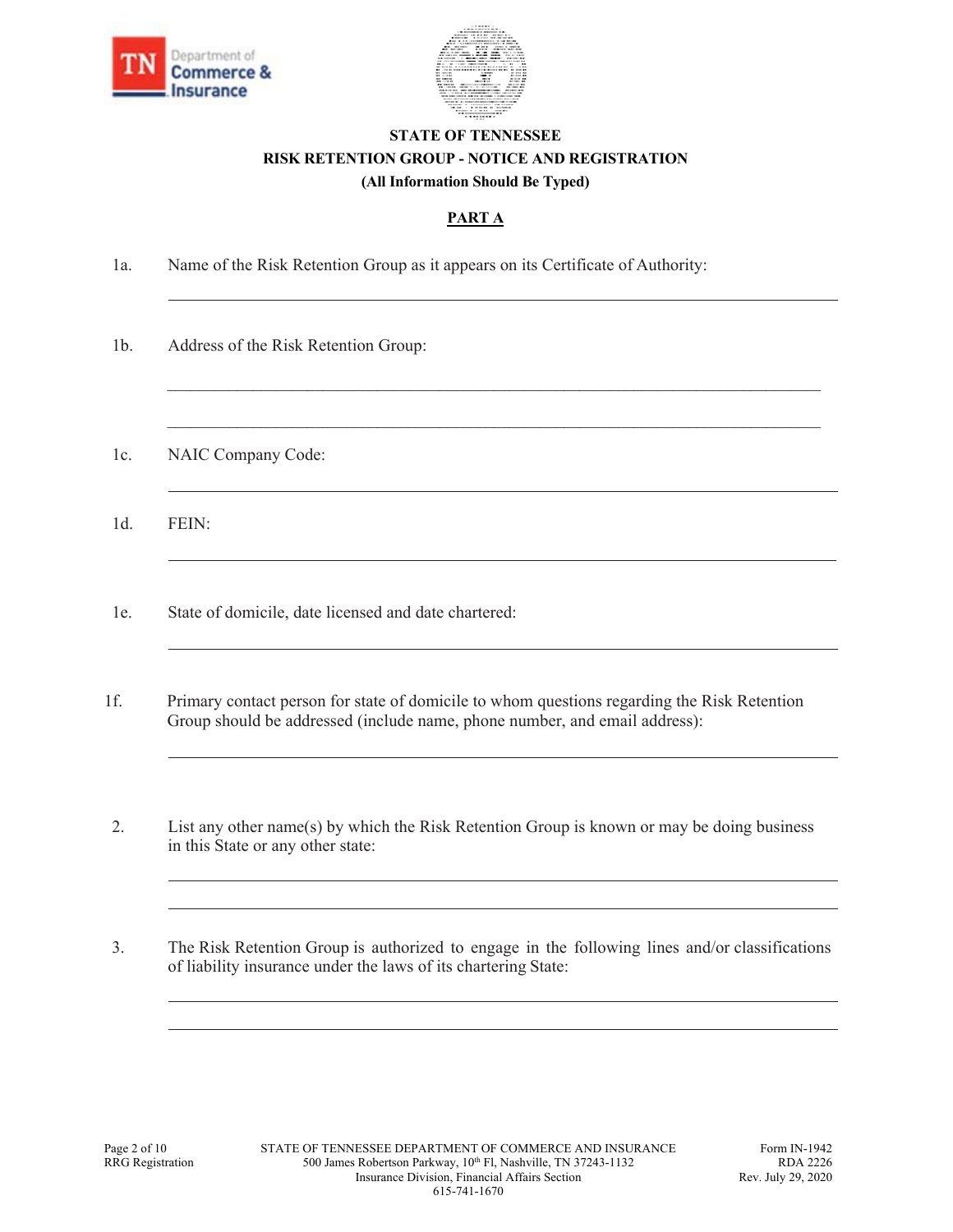

- 4. Give a general description of the liability insurance coverages the Risk Retention Group plans to write in the state it is registering to do business in.
- 5. Has the Risk Retention Group's domiciliary state approved the Risk Retention Group to register and expand its writings in the state in which it is seeking to become registered?
- 6. Ownership of the Risk Retention Group consists of <u>one</u> of the following (check one):
	- a) the owners of the Group are only persons who comprise the membership of the Group and who are provided insurance by the Group.
	- b) the sole owner of the Group is:

(Name and Address of Organization)

an organization which has as its members only persons who comprise the membership of the Group and which has as its owners only persons who comprise the membership of the Group and who are provided insurance by the Group.

7. The Risk Retention Group members are engaged in businesses or activities similar or related with respect to the liability to which such members are exposed by virtue of any related, similar or common business (whether profit or nonprofit), trade, product, services (including professional services), premises or operations. Give a general description of businesses or activities engaged in by the Group's members:

8. (a) List the name, position with the Risk Retention Group, and address of each officer and director of the Risk Retention Group: (Attach additional pages, if necessary.)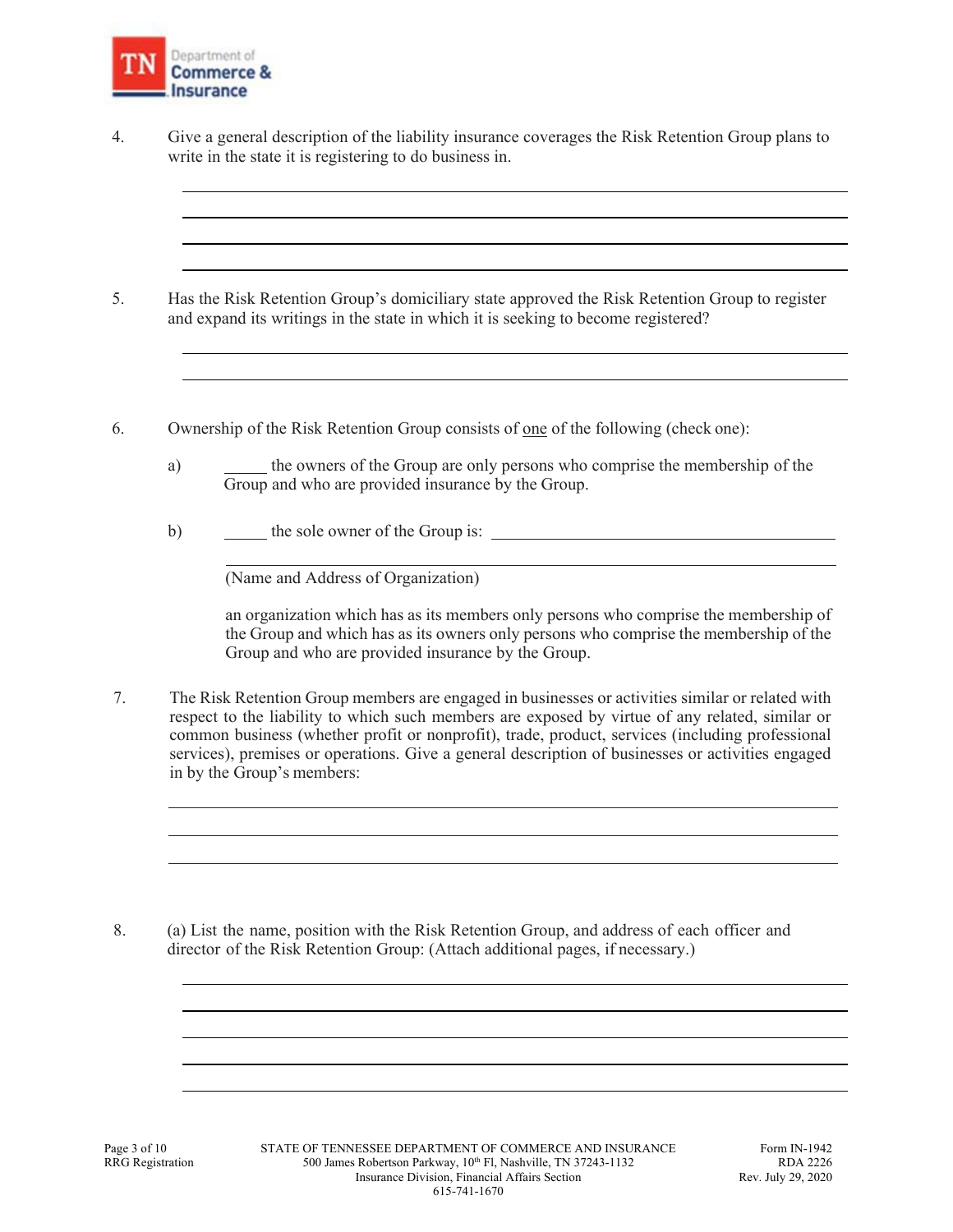

(b) Identify and give the telephone number of the officer or director of the Risk Retention Group who can be contacted for any information regarding the management of the insurance activities of the Group:

Name: Telephone #:

9. List the name, address, and telephone number of the company responsible for managing the insurance operations of the Risk Retention Group and the company contact person's name, telephone number, and email. (If none, answer none.)

Contact Person: Telephone # Email:

10. List the name(s) NPR#, and address(es) of the licensed insurance agent(s) or broker(s) who will be responsible for marketing the Risk Retention Group's insurance policies in the State of Tennessee and the current licensing status in the State of Tennessee: (If none, answer none. Attach additional pages, if necessary.)

| Name | NPR# | Address | License Status in State<br>Registering |
|------|------|---------|----------------------------------------|
|      |      |         |                                        |
|      |      |         |                                        |
|      |      |         |                                        |
|      |      |         |                                        |

- 11. In accordance with the Liability Risk Retention Act, we verify the following:
	- A. The Risk Retention Group is a corporation or other limited liability association whose primary activity consists of assuming and spreading all, or any portion, of the liability exposure of its members.
	- B. The Risk Retention Group is organized for the primary purpose of conducting the activity described under Item "A" above.
	- C. The Risk Retention Group does not exclude any person from membership in the Group solely to provide for members of the Group a competitive advantage over such a person.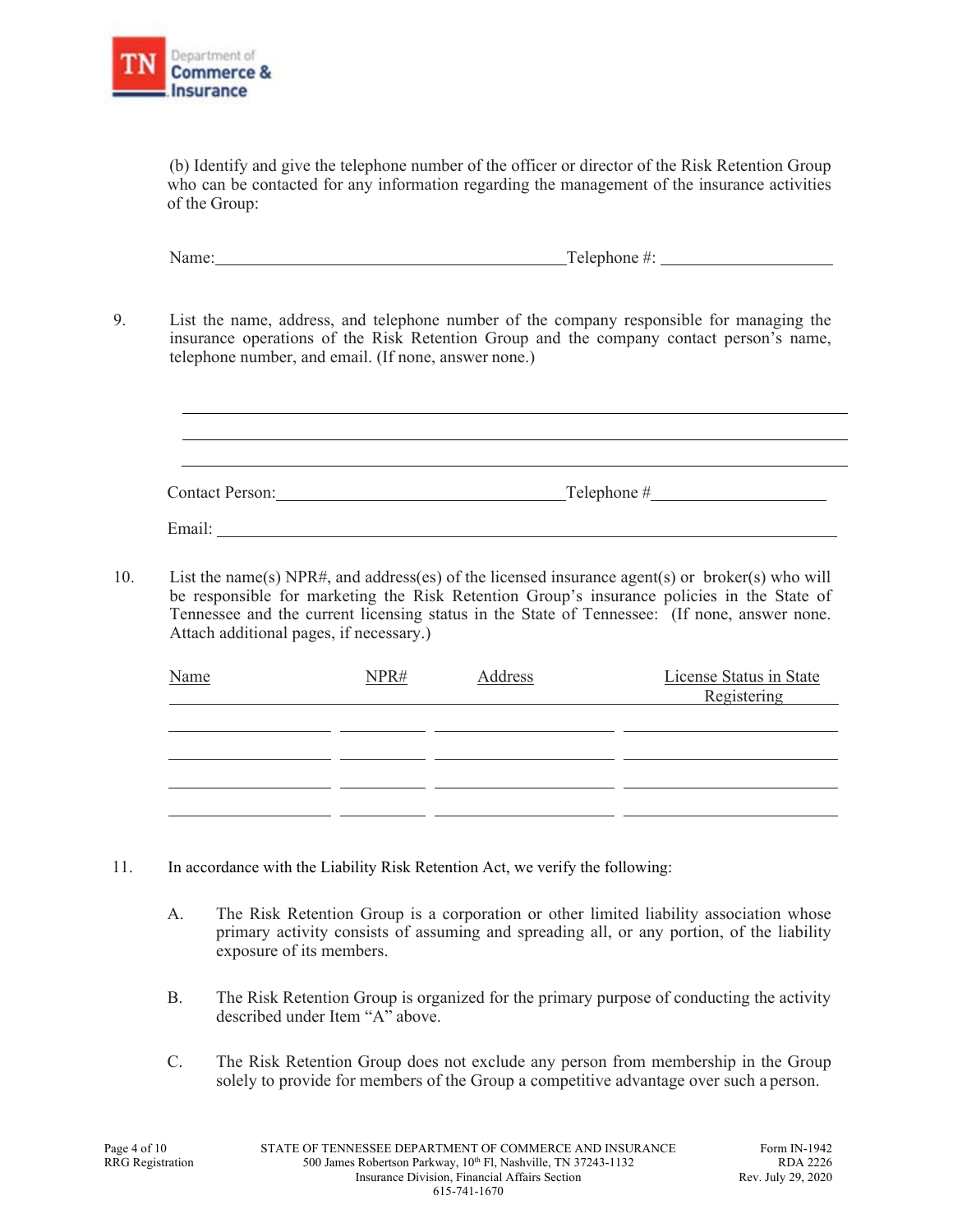

- D. The activities of the Risk Retention Group do not include the provision of insurance other than:
	- i. liability insurance for assuming and spreading all or any portion of the similar or related liability exposure of its Group members; and
	- ii. reinsurance with respect to the similar or related liability exposure of another Risk Retention Group (or a member of such other Risk Retention Group) engaged in business or activities so that such Risk Retention Group or member meets the requirement under Item #7 above for membership in the Risk Retention Group which provides such reinsurance.
- 12. In accordance with the LRRA, if the State in which the Risk Retention Group is registering requires compliance with the following laws and requirements, the RRG agrees to the following:
	- A. The Risk Retention Group will comply with the unfair claim settlement practices laws of this State.
	- B. The Risk Retention Group will pay, on a non-discriminatory basis, applicable premium and other taxes which are levied on admitted insurers, surplus line insurers, brokers or policyholders under the laws of this State.
	- C. The Risk Retention Group will participate, on a nondiscriminatory basis, in any mechanism established or authorized under the law of the State for the equitable apportionment among insurers of liability insurance losses and expenses incurred on policies written through such mechanism.
	- D. The Risk Retention Group will designate the Insurance Commissioner of this State as its agent solely for the purpose of receiving service of legal documents or process by executing Part B of this form, attached hereto.
	- E. The Risk Retention Group will submit to examination by the Insurance Commissioner of this State to determine the Group's financial condition, if:
		- i. the Insurance Commissioner of the Group's chartering State has not begun or has refused to initiate an examination of the Group; and
		- ii. any such examination by the Insurance Commissioner shall be coordinated to avoid unjustified duplication and unjustified repetition.
	- F. The Risk Retention Group will comply with a lawful order issued in a delinquency proceeding commenced by the Insurance Commissioner of this State upon a finding of financial impairment, or in a voluntary dissolution proceeding.
	- G. The Risk Retention Group will comply with the laws of this State regarding deceptive, false or fraudulent acts or practices, including any injunctions regarding such conduct obtained from a court of competent jurisdiction.
	- H. The Risk Retention Group will comply with an injunction issued by a court of competent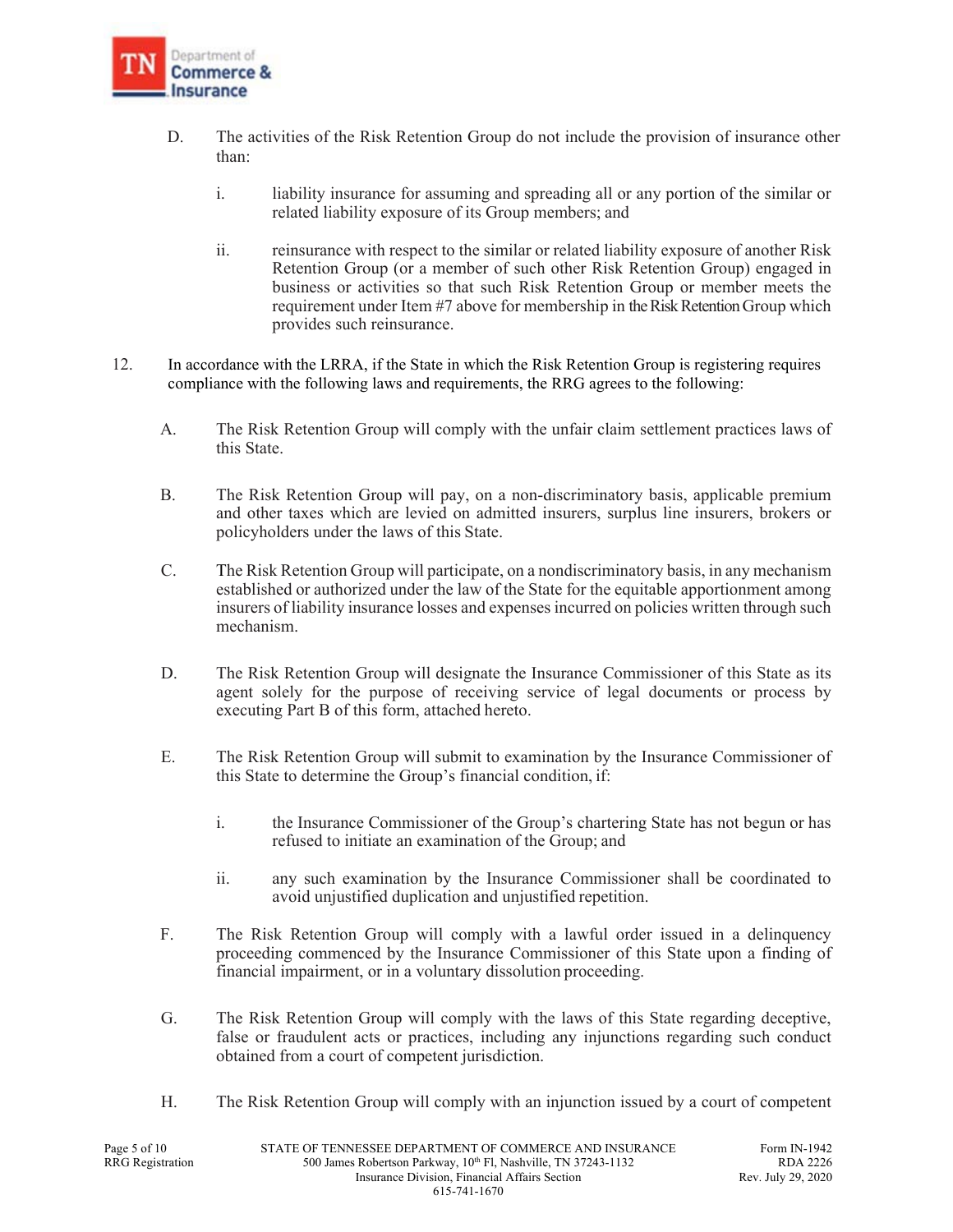

jurisdiction upon petition by the Insurance Commissioner of this State alleging that the Group is in hazardous financial condition or is financially impaired.

I. The Risk Retention Group will provide the following notice, in at least 10-point type, in any insurance policy issued by the Group:

#### *NOTICE*

*This policy is issued by your risk retention group. Your risk retention group may not be subject to all of the insurance laws and regulations of your State. State insurance insolvency guaranty funds are not available for your risk retention group.* 

- 13. In accordance with the LRRA, the Risk Retention Group affirms that it has submitted to the Insurance Commissioner as part of this filing and before it has offered any insurance in this State, a copy of the plan of operation or feasibility study which it has filed with the Insurance Commissioner of its state of domicile. This plan or study includes the name of the State in which the Group is chartered, as well as the Group's principal place of business, and such plan of operation or feasibility study further includes the coverages, deductibles, coverage limits, rates, and rating classification systems for each line of liability insurance the Group intends to offer. The Group has also submitted to the Insurance Commissioner of this State any revisions of such plan of operation or feasibility study to reflect any changes if the Group intends to offer any additional lines of liability insurance or change in the designation of the State in which it is chartered.
- 14. The Risk Retention Group will submit a copy of its annual financial statement submitted to its chartering state, to the Insurance Commissioner of this State. The annual financial statement shall be certified by an independent public accountant and include a statement of opinion on loss and loss adjustment expense reserves made by a member of the American Academy of Actuaries or a qualified loss reserve specialist. The annual financial statement, certification and statement of opinion on loss, and loss adjustment expense reserves will be submitted to the Insurance Commissioner of this State by the date it is required to be submitted to its chartering state.
- 15. The Risk Retention Group will not solicit or sell insurance to any person in this State who is not eligible for membership in the Group.
- 16. The Risk Retention Group will not solicit or sell insurance in this State, or otherwise operate in this State, if the Group is in hazardous financial condition or is financially impaired.
- 17. In accordance with the LRRA, the terms of any insurance policy provided by the Risk Retention Group shall not provide or be construed to provide insurance policy coverage prohibited generally by State statute or declared unlawful by the highest court of the State whose law applies to such policy.
- 18. To the extent required by the LRRA, the Risk Retention Group will comply with all other applicable state laws.
- 19. The Risk Retention Group will notify the Insurance Commissioner as to any subsequent changes in any of the items included in this form (except for items #1f, #8 and #10).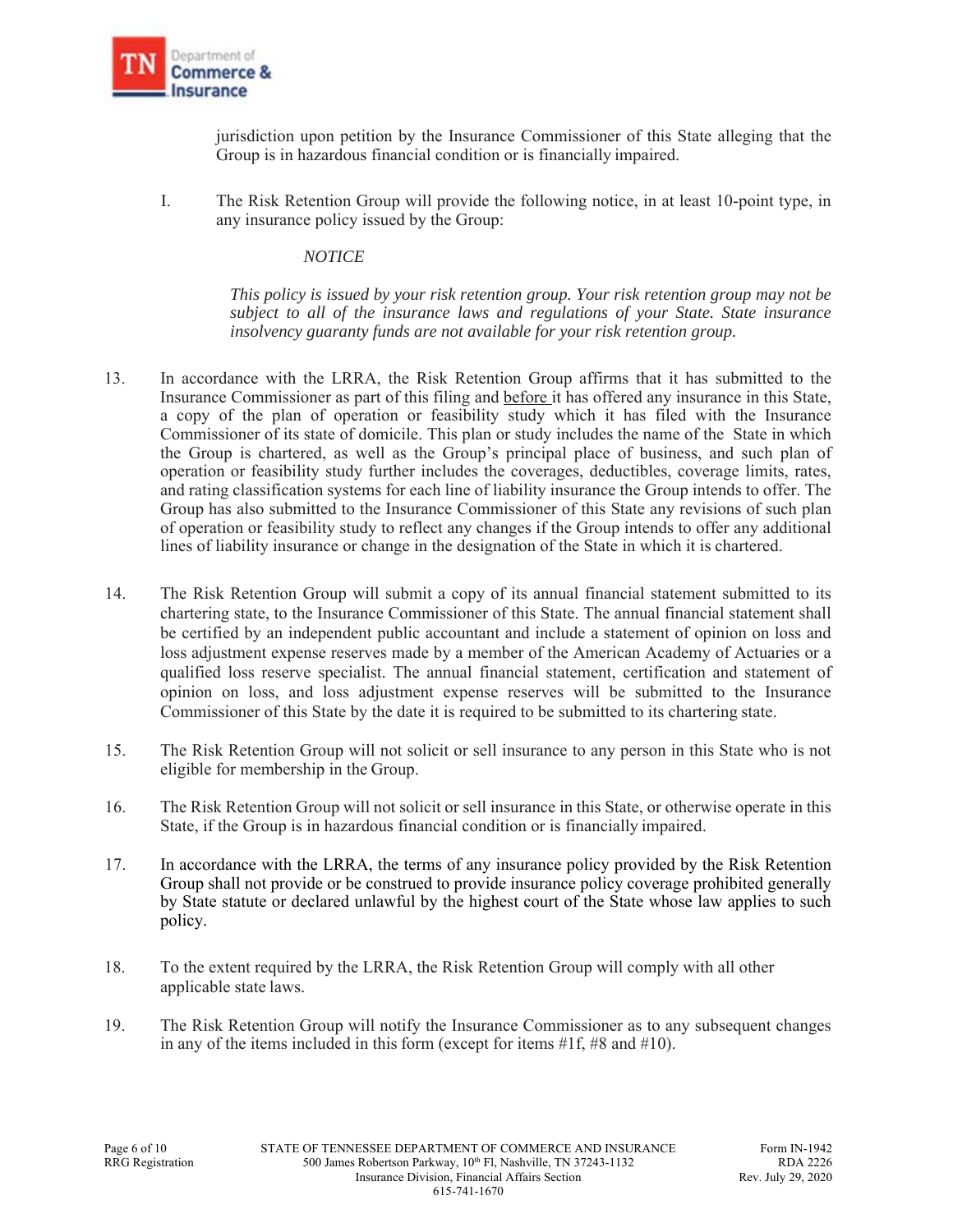

The undersigned hereby swear and affirm that the foregoing statements and information regarding their principal, the (Name of Risk Retention Group) are true and correct.

President of the Risk Retention Group

Secretary of the Risk Retention Group

State of )  $\frac{1}{s}$  ss:

 $County of \_)$ 

Sworn before me this day of 30 and 40  $\mu$ , 20 ...

, Notary Public. My Commission Expires: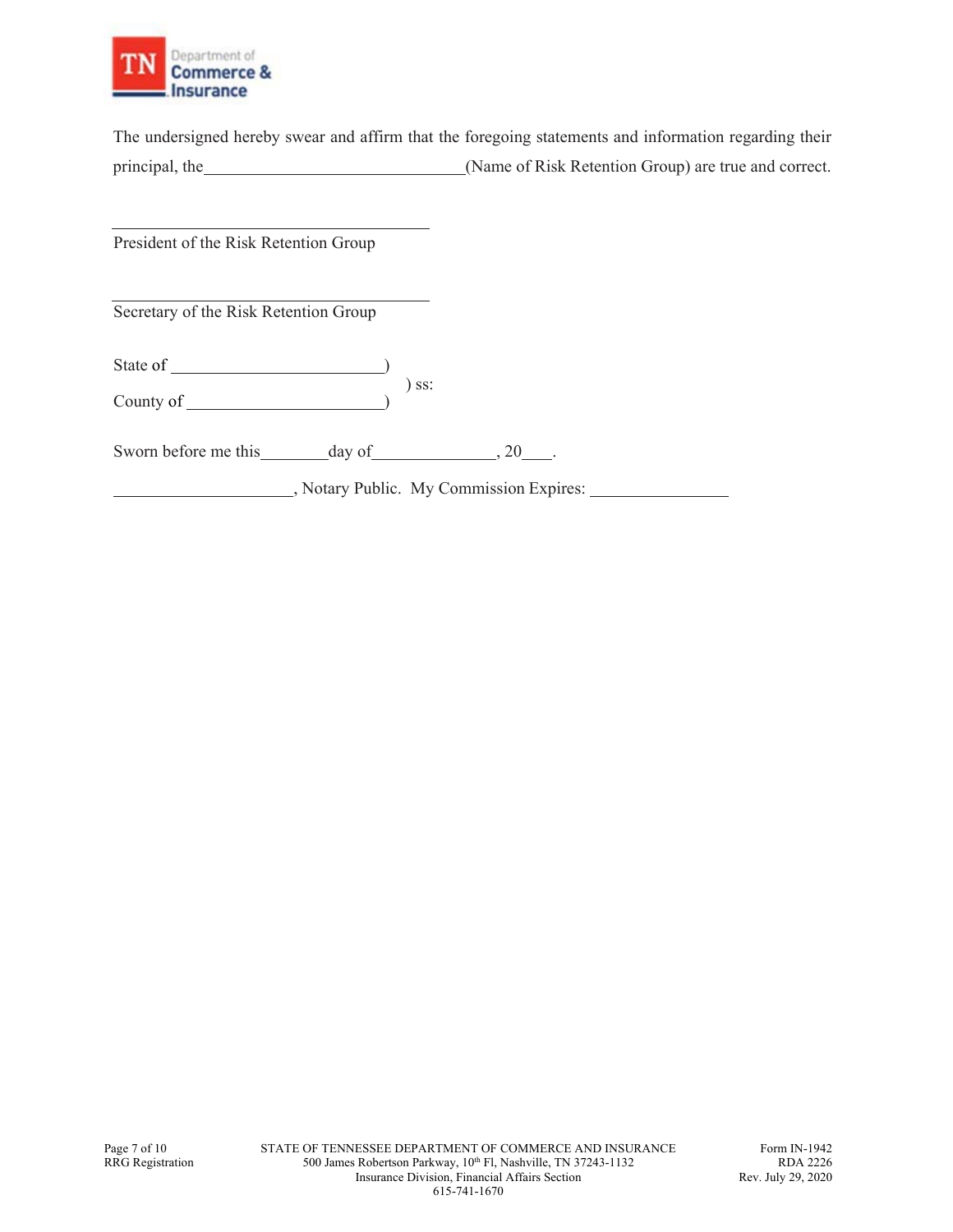

### **Part B**

## **APPOINTMENT OF ATTORNEY TO ACCEPT SERVICE AND DESIGNATION**

The the Group"), a risk retention group which is chartered and licensed as a liability insurance company under the laws of the State of , having notified the Insurance Commissioner of the State of of its intention to do business in this State as a risk retention group pursuant to the federal Liability Risk Retention Act of 1986, hereby appoints the Commissioner of Commerce and Insurance of the State of Tennessee, any successor in office, and any authorized deputy its true and lawful attorney, in and for the State of Tennessee, upon whom all legal documents or process in any proceeding against it may be served. Such service of legal documents or process shall be of the same legal force and validity as if served personally upon the Group.

The Group designates:

(Name)

(Address)

(City, Town or Village)

(State and ZIP Code)

as its officer, agent, or other person to whom shall be forwarded all legal documents or process served upon Commissioner of Commerce and Insurance of the State of Tennessee, any successors in office, or any authorized deputy for the Group. This designation shall continue in full force and effect until superseded by a new written designation filed with the Commissioner of Commerce and Insurance.